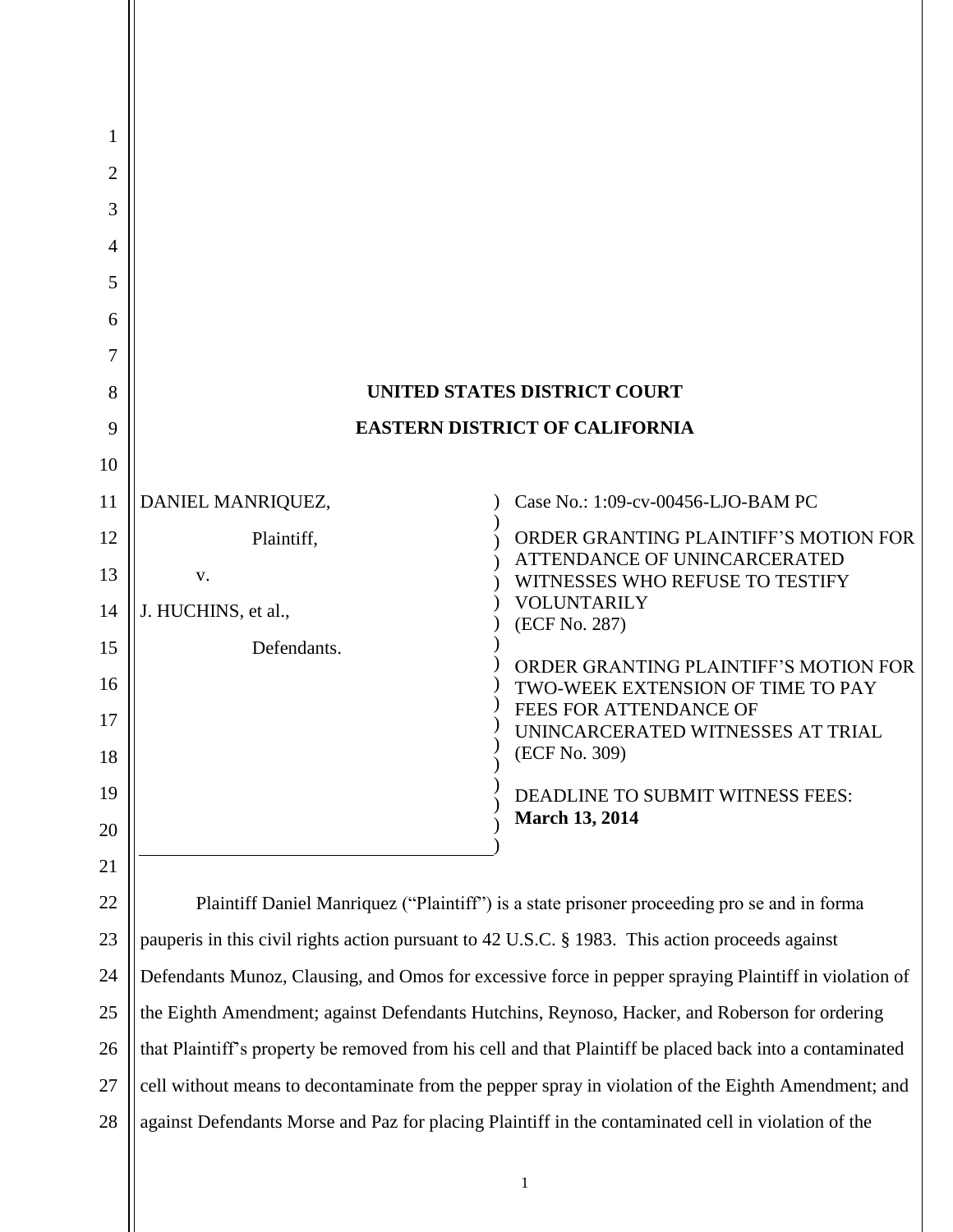Eighth Amendment. This matter is set for a telephonic trial confirmation hearing on February 27, 2014, and a jury trial on April 15, 2014.

On December 23, 2013, Plaintiff filed the instant motion for the attendance of the following unincarcerated witnesses: (1) Thomas Holmes, (2) Steve Cavagnaro, (3) Dana Lloyd, (4) Robert Lagner, (6) K. Allison, Associate Warden, and (7) Dr. Nnenna Ikegbu. (ECF No. 287.) Defendants did not file any opposition. Thereafter, on February 18, 2014, Plaintiff filed a motion requesting an extension of time to pay witness fees. (ECF No. 309).

The motions are deemed submitted. Local Rule 230(l).

1

2

3

4

5

6

7

8

9

10

11

12

### **I. Motion for the Attendance of Unincarcerated Witnesses**

As noted above, Plaintiff seeks the attendance at trial of the following unincarcerated witnesses: (1) Thomas Holmes, (2) Steve Cavagnaro, (3) Dana Lloyd, (4) Robert Lagner, (6) K. Allison, Associate Warden, and (7) Dr. Nnenna Ikegbu.

13

### Thomas Holmes

14 15 16 17 18 19 20 21 Plaintiff declares under penalty of perjury that Sergeant Thomas wrote reports confirming the presence of "other officers" and whether those officers could have decontaminated Plaintiff's cell as claimed by defendants. Additionally, Plaintiff indicates that Sergeant Holmes was present during the incident and extracted more than half of the inmates. Sergeant Holmes can testify that Defendants Munoz, Clausing and Omos were present during all extractions and they witnessed the amount of chemicals necessary to quell each inmate's protest. Plaintiff believes this is necessary to demonstrate that Defendants Munoz, Clausing and Omos did not need to use a greater amount of chemicals to extract Plaintiff. (ECF No. 288, ¶¶ 6-7.)

22

# Steve Cavagnaro

23 24 25 26 27 28 Plaintiff declares under penalty of perjury that Officer Cavagnaro was responsible for extracting more than half of the inmates, and can testify that other inmates, including those extracted by Defendants Munoz, Clausing and Omos, were given a lower dose of chemicals than Plaintiff. Plaintiff also reports that Officer Cavagnaro will testify that Defendants Munoz, Clausing and Omos were present during all other extractions and saw the amount of chemicals necessary to quell each inmate's protest. (ECF No. 288, ¶ 7.)

2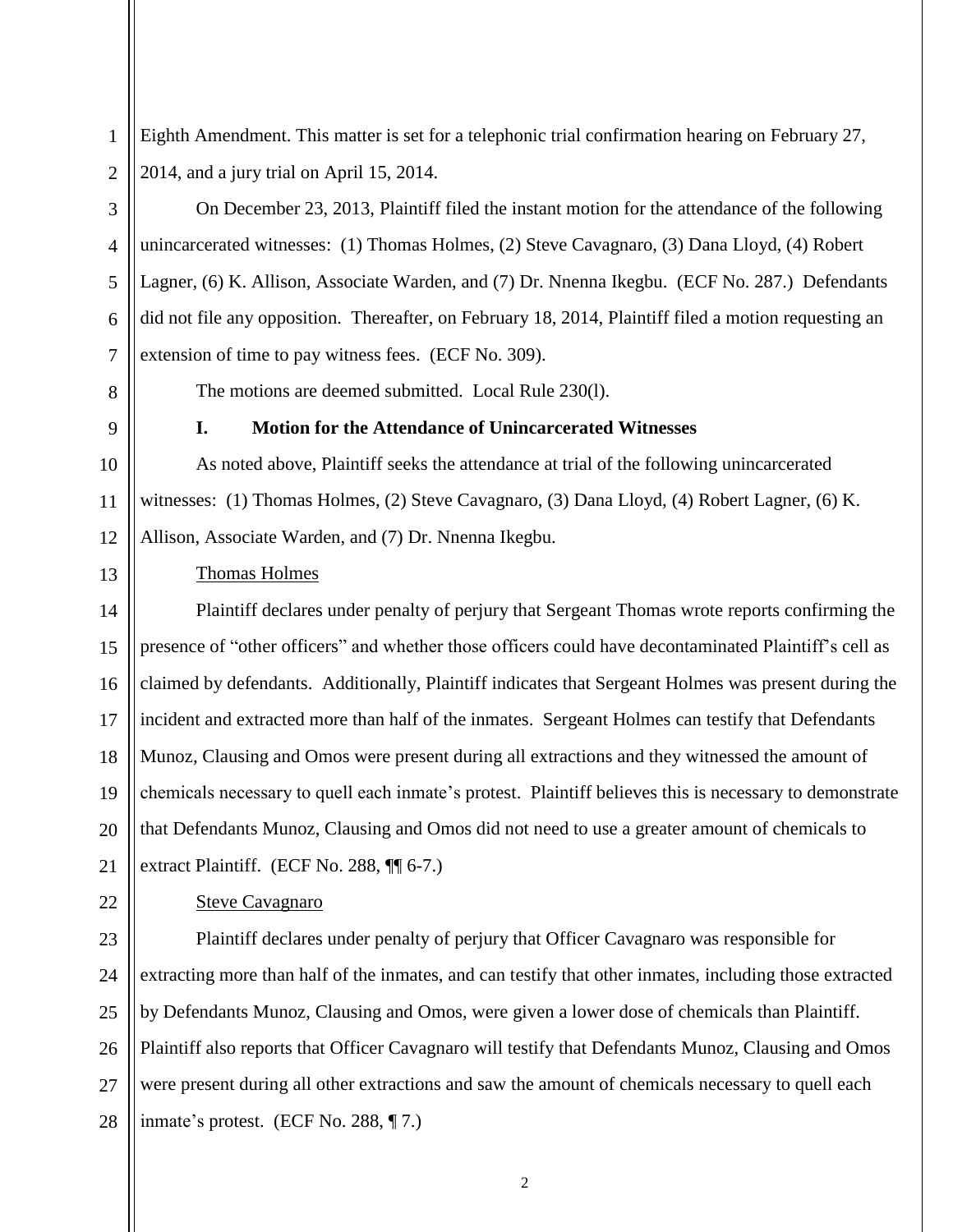## Dana Lloyd

1

9

15

2 3 4 5 6 7 8 Plaintiff declares that Officer Lloyd's attendance is pivotal to Plaintiff's deliberate indifference claim related to the deprivation of his basic necessities. In part, Plaintiff reports that Officer Lloyd may testify regarding his own records showing that Plaintiff had "six cubit feet" of legal material and books in his cell prior to extraction, but video will show that Plaintiff was returned to his cell within five minutes of his extraction. Plaintiff contends that given the large amount of property and necessities that were removed from his cell, it would have been impossible to decontaminate his cell as claimed by defendants. (ECF No. 288, ¶ 8.)

Robert Lagner

10 11 12 13 14 Plaintiff declares that Officer Lagner was the medical technical assistant on the scene and witnessed Defendants' alleged use of excessive force and also documented Plaintiff's injuries. In addition, Officer Lagner can testify that he made it clear to defendants that Plaintiff needed to be given the means to self-decontaminate and needed to be monitored every 15 minutes due to his injuries. (ECF No. 288, ¶ 9.)

K. Allison

16 17 18 19 20 21 22 23 24 25 Plaintiff declares that Assistant Warden Allison can testify, in part, regarding Defendant Hacker's alleged attempt to cover up his misconduct by falsely stating in a report that there were no allegations of officer misconduct. Plaintiff reports that his administrative appeal, which was reviewed by Assistant Warden Allison, made such claims of officer misconduct. Plaintiff also asserts that Assistant Warden Allison viewed the videotape and reports and interviewed defendants in response to Plaintiff's administrative appeal. In addition, Plaintiff reports that Assistant Warden Allison will be able to testify regarding other complaints made against Defendants Munoz, Clausing, Omos, Paz and Morse for misconduct, which will support Plaintiff's claims that their misconduct triggered the peaceful protest and will establish Defendants' "motive, opportunity, intent, preparation, plan, knowledge and absence of mistake." (ECF No. 288, ¶ 10.)

26

Dr. Nnenna Ikegbu

27 28 Plaintiff declares under penalty of perjury that Dr. Ikegbu can authenticate Plaintiff's medical records and can testify that, as a result of the alleged incident, Plaintiff developed a chronic cough, a

3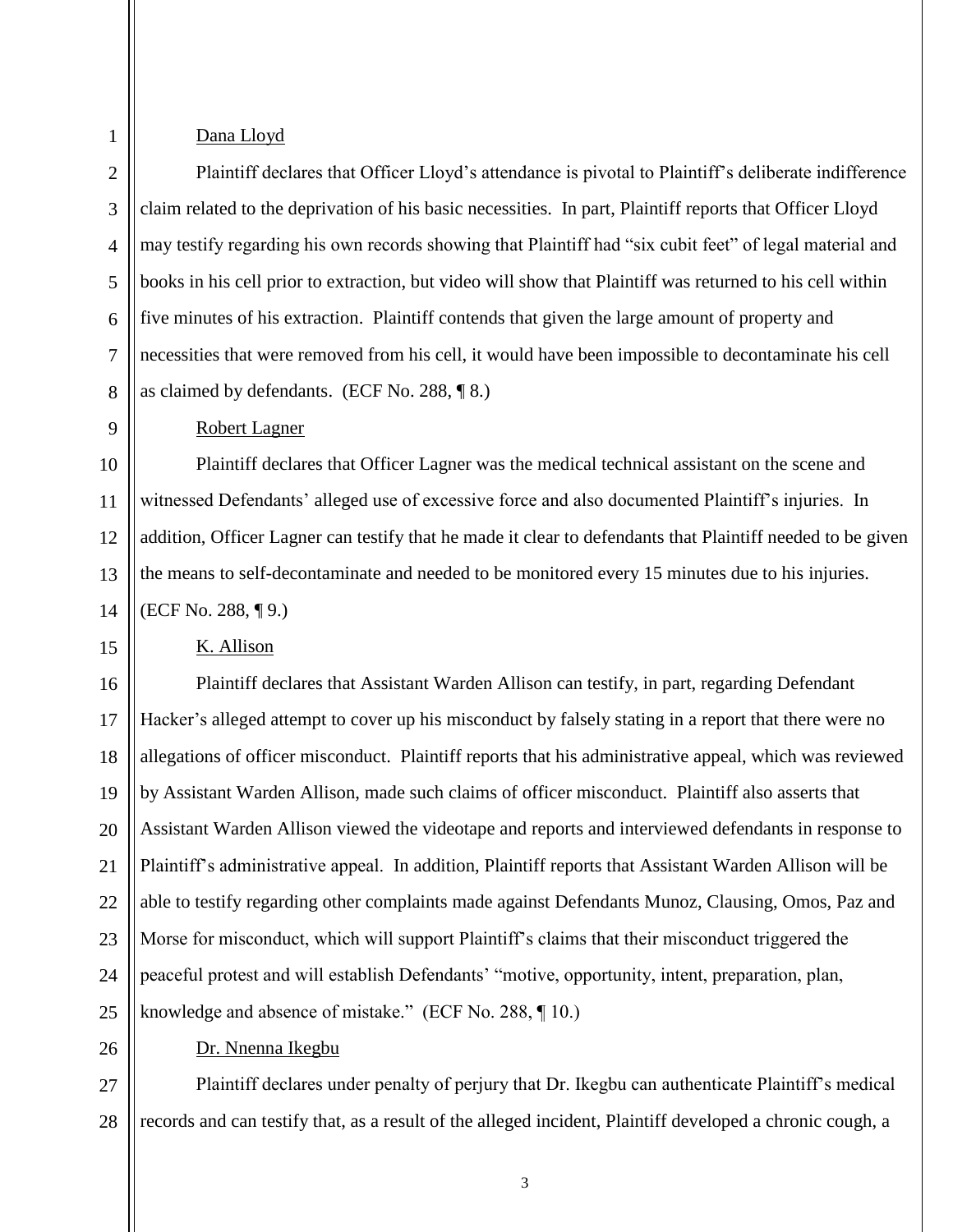1 2 3 4 5 lung infection, a chronic sinus infection, fatigue and respiratory problems. Plaintiff also declares that Dr. Ikegbu can testify that once Plaintiff's condition progressed he had to be placed on extensive antibiotics and sinus medication from August 30, 2010 through September 2011. (ECF No. 288, ¶ 11.) Plaintiff's motion requesting the attendance of the unincarcerated witnesses shall be granted.

If Plaintiff wishes to have Thomas Holmes, Steve Cavagnaro, Dana Lloyd, Robert Lagner, and K. Allison served with summonses to testify at trial, then Plaintiff must submit a money order, for *each* of these witness, made out to that witness in the amount of  $$102.60$ .<sup>1</sup> If Plaintiff wishes to have Dr. Nnenna Ikegbu served with a summons to testify at trial, Plaintiff must submit a money order made out to Dr. Nnenna Ikegbu in the amount of  $$651.33<sup>2</sup>$ 

11

6

7

8

9

10

### **II. Motion for Two-Week Extension of Time to Submit Witness Fees**

12 13 14 15 16 17 On October 2, 2013, the Court issued a Second Scheduling Order, which set the deadline to submit money orders for unincarcerated witnesses as February 27, 2014. On February 18, 2014, Plaintiff requested a two-week extension of time to submit the required money orders. Plaintiff requires the additional time to contact his family for submission of any necessary money orders following issuance of the Court's order calculating witness fees. (ECF No. 309.) Good cause appearing, Plaintiff's request for a two-week extension of time shall be granted.

18 19

20

21

22

23

24

 $\overline{a}$ 

### **III. Conclusion and Order**

Based on the above, IT IS HEREBY ORDERED as follows:

- 1. Plaintiff's motion for the attendance of unincarcerated witnesses Thomas Holmes, Steve Cavagnaro, Dana Lloyd, Robert Lagner, K. Allison and Dr. Nnenna Ikegbu is GRANTED;
- 2. Plaintiff's motion for a two-week extension of time to submit his witness fees is GRANTED;

<sup>25</sup> 26 27 1 The amount for each of these witnesses is based on the daily witness fee of \$40.00, plus \$62.60 for round-trip mileage for one day. 28 U.S.C § 1821. Plaintiff reports that each of these witnesses is located at California Substance Abuse Treatment Facility in Corcoran, California. It is 110.8 miles, round trip, from the California Substance Abuse Treatment Facility to the courthouse, and the current mileage reimbursement rate is \$0.565 per mile.

<sup>28</sup> <sup>2</sup> The amount for this witness is based on the daily witness fee of \$40.00, plus \$611.33 for round-trip mileage for one day. 28 U.S.C. § 1821. Plaintiff reports that Dr. Ikegbu is located at Pelican Bay State Prison in Crescent City, California. It is 1,082 miles, round trip, from Pelican Bay State Prison to the courthouse, and the current mileage reimbursement rate is \$0.565 per mile.